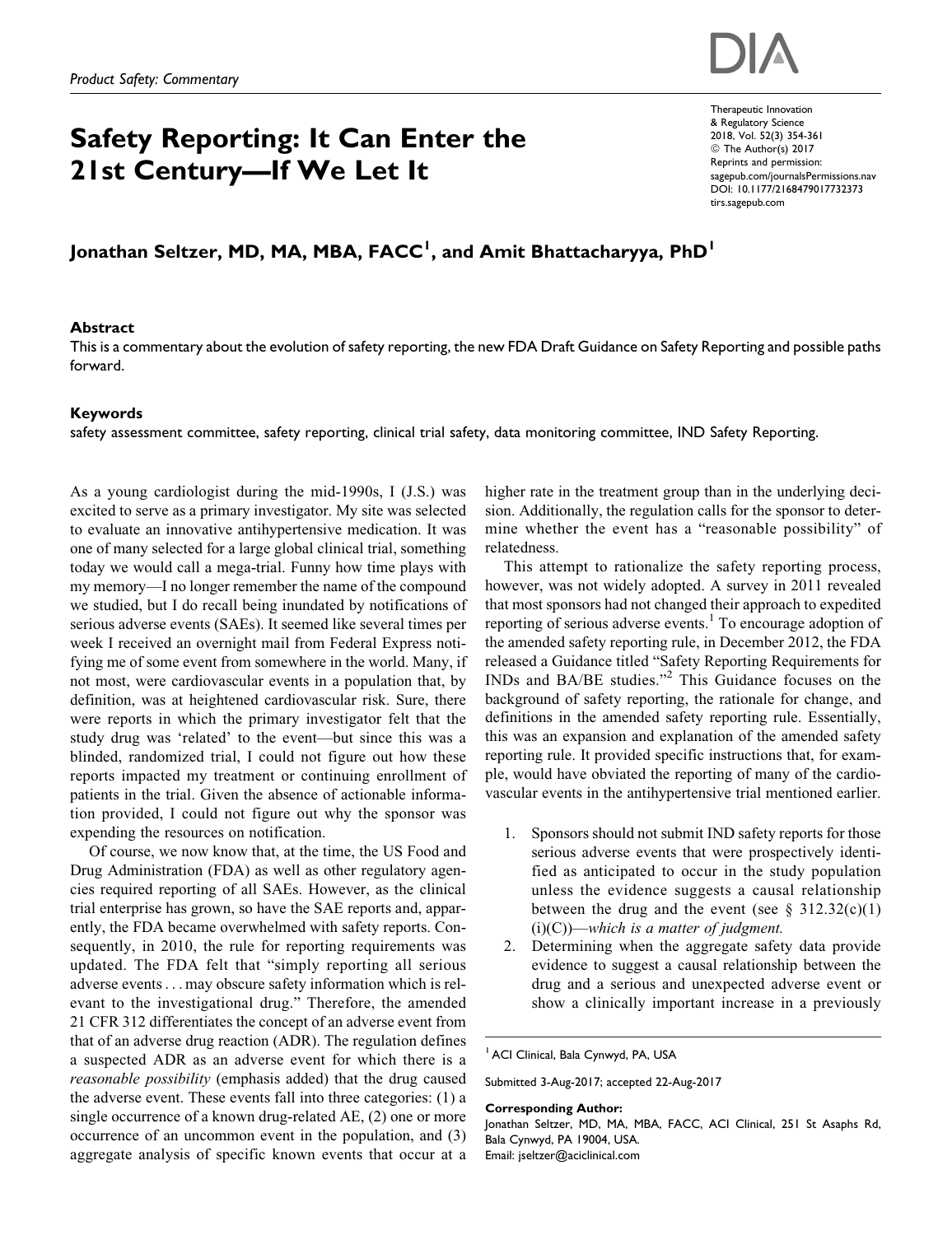recognized serious adverse reaction rate is a complex judgment that is, in most cases, not a simple application of a planned statistical analysis. The first mention of safety assessment committees is in relationship to deciding whether adverse event rates are "clinically important."

Unfortunately, this Guidance, which was a well-written and well-reasoned explanation of the rationale and implied changes inherent in the amended safety reporting rule, did not affect reporting. A survey in 2014 revealed that most sponsors had not changed their approach to expedited reporting of serious adverse events. They cited the following reasons: (1) lack of global harmonization with reporting requirements, (2) determining causality with the investigational drug (especially in blinded studies), and (3) the burden associated with performing an "analysis of similar events."<sup>3</sup> Similarly, the FDA's office of Oncology and Hematology Products (OHOP) reported receiving an average of 17,868 expedited safety reports per year. An audit of randomly selected 2015 safety reports was undertaken to objectively determine the number of "informative" safety reports. Only 24% met criteria for serious, unexpected, and suspected adverse reaction, and of these, the FDA found that a large percentage were "expected" events for the population.<sup>4</sup> Another way to look at these findings is that OHOP, at a minimum, receives over 1100 uninformative, unrequired, safety reports per month.

Currently, there is no evidence that the 2010 amended rule and the 2012 guidance did not engender change in safety reporting behavior from clinical trial sponsors. Although we are unaware of any published information on why this failed to happen, we are aware that the common areas of confusion have to do with assessment of safety with respect to aggregate reporting—how to protect blinded data and how to establish the safety "thresholds" for reporting. Additionally, there was concern that the FDA's amended safety rule was not consistent with the safety reporting in the rest of the world.

Consequently, in December 2015, the FDA released a new draft guidance that focused on the safety assessment process that should underlie the reporting requirement. This guidance specifically acknowledges the concerns regarding aggregate reporting and suggests that "using a safety assessment committee and developing a safety surveillance plan will help sponsors resolve these concerns discussed below in FDA's draft guidance in  $2015.^{5}$ 

## FDA'S 2015 Draft Guidance on Safety Assessment for IND Reporting

The FDA released a draft guidance in December 2015 titled "Safety Assessment for IND Safety Reporting—Guidance for Industry" that advocated a systematic approach to improve the Safety Reporting Requirement for serious adverse events for human and biological products developed under the IND. This

new draft guidance is a follow-on to the 2012 Guidance on the "Safety Reporting Requirements for INDs and BA/BE studies."

The new draft guidance focuses on the Sponsor's responsibility in managing a drug development program with multiple studies. The recommendations, among other things, include the creation of a Safety Assessment Committee (SAC) for a pharmaceutical drug development program. The guidance suggests that the SAC is charged with reviewing safety data at the program level of the investigational drug and other relevant safety information outside of the program to make a judgment about the likelihood that the investigational drug could cause any serious adverse event. Specifically, it recommends to focus on the following: (1) "an aggregate analysis of specific events observed in a clinical trial indicates that those events occur more frequently in the drug treatment group than in a concurrent or historical control groups," and (2) "clinically important increase in the rate of a serious suspected adverse reaction." Once implemented, the SAC streamlines the safety reporting requirement to the FDA so that only the unexpected suspected adverse events and reports of expected events that appear "over-threshold" are reported.

Whereas the "traditional" IND Safety reporting requirement focused sponsors on the detection and reporting aspects of all adverse events associated with the use of investigational products, the new rule aims to focus energies on reporting only meaningful adverse drug reactions. Additionally, whereas sponsors traditionally were expected to review blinded safety data, the new rule intends for the review of unblinded safety information both for establishment of "relatedness" and for the detection of increased incidence of expected events. (Currently, data monitoring committees [DMCs] may perform this duty, but their use is seen in no more than 25% of phase 2 and 3 industry-sponsored trials and specific DMC methodologies are unknown.<sup> $\bar{6}$ </sup>)

Through implementation of an SAC and the Safety Surveillance plan, the 2015 guidance recommends that sponsors develop a consistent and documented process across all compounds by which serious adverse events be evaluated on a periodic basis based on their incidence rates on the program level against the expected rates in the population of interest, the disease severity, potential effects due to the treatment class and all other available information. Furthermore, the sponsor is to determine if these are unexpected events plausibly due to treatment, and hence get reported to the agency appropriately. This will reduce reporting of uninformative individual cases and will focus only on reporting of drug-related "serious unexpected suspected adverse reactions" (SUSARs).

#### Public Reaction to the Draft Guidance Document

In response to the FDA's request for public comments, biotechnology companies, pharmaceutical manufacturers, and industry associations indicated strong support for rationalizing the safety reporting process. Feedback indicating potential improvements and/or clarifications to the guidance revealed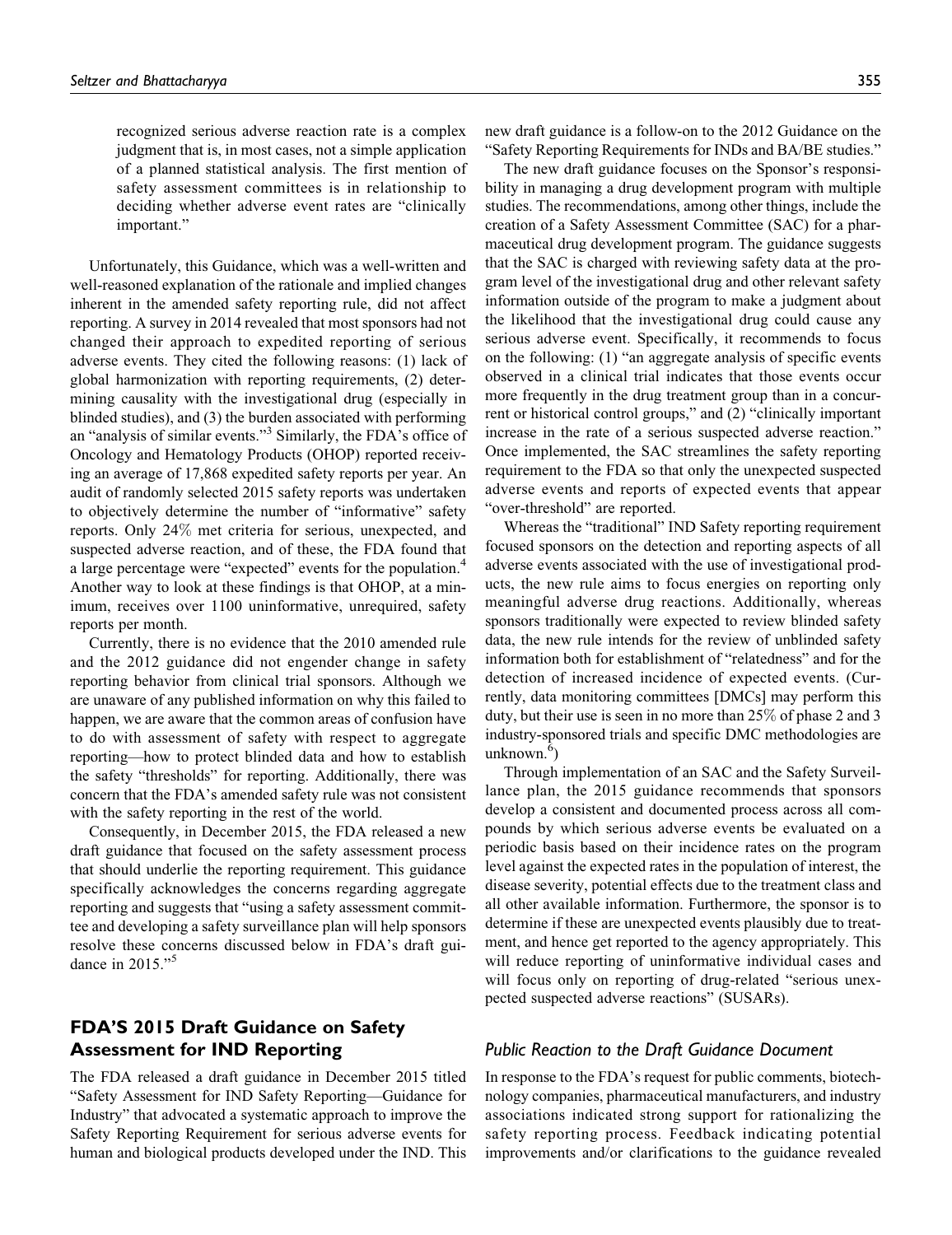many worthwhile concerns, which we have categorized in Table 1.

#### **Discussion**

Since the issuance of the draft guidance, the authors and colleagues have conducted informal interviews with key personnel at many sponsor organizations about the impact of the 2015 draft guidance. We queried their reaction, plans for implementation, and potential issues. These organizations run the gamut—from the largest multinational pharmaceutical companies to start-up biotech companies. Although the interviews were "off the record," some common themes exist, many of which mirror those listed in Table 1. We'd like to offer our thoughts on addressing the concerns expressed and suggest a way forward with the implementation of a process that meets the scientific goals of the amended safety reporting rule in a cost-efficient fashion.

This section discusses considerations on implementing the SAC for Sponsors. This will also address the analytical framework that could be developed to help the SAC in defining the threshold for the incidence rates for the safety events of interest, above which the SAC could discuss the potentiality of reporting the issue to the agency.

## SAC Establishment and Duties

The Safety Assessment Committee's primary role would be to improve the quality of Safety Reporting for trials. To do so effectively, the FDA, in its guidance, recommends a systematic approach to safety surveillance that could help the SAC in deciding the necessity of reporting potential safety issues to the FDA or other regulatory bodies. Safety surveillance should focus on evaluating the safety of an investigational product beyond the current ongoing study. Therefore, it should also review other related studies across indications within the sponsor company. In effect, the SAC will be expected to review, evaluate, and manage accumulating data on serious adverse SAEs (and potentially other adverse events of interest) from the entire clinical trial database, and to compare the serious event rates across treatment groups. This will help identify previously recognized SAEs and their rates of occurrence, to detect the unexpected serious adverse reactions for the current asset under investigation, or expected SAEs with higher frequencies than expected. This approach would also include the SAEs that could be foreseen in the population under study, consideration of the disease state and severity, the treatment class that is based on information in literature on these factors, and any available epidemiology and postmarketing safety information.

## Role of the SAC

The Safety Assessment Committee will consist of a group of individual medical and scientific experts that are tasked with administering certain responsibilities as described in the safety

surveillance plan. We believe that the operational details of how this is implemented should be charter-defined, similarly to the processes used to establish and operate a DMC. The charter should, for example, specify reporting timelines (eg, Is the reporting timeline from investigator report or SAC decision? What if SAC requests adjudication of an event, does that delay timelines?). The SAC will be tasked with reviewing the safety information at the program level and recommend to the sponsor whether safety information should be reported to the FDA as part of the IND Safety Report requirement. Through periodic review of unblinded aggregate data, the SAC will evaluate the evolving safety profile of the investigational drug. The SAC will assess the cumulative evidence of adverse events from all the trials in the drug development program. Additional safety information from epidemiology, preclinical, and other relevant areas will inform their decision, allowing them to assess the safety information considering the cumulative evidence across treatment, disease, and epidemiology. They would then decide if the unexpected adverse reaction was potentially caused by the treatment of interest, or if the aggregate rate of expected events crossed the reporting threshold per definitions in the safety surveillance plan.

As SACs regularly examine unblinded data, maintaining the blind to study personnel is a serious concern. A large sponsor, as they likely have sufficient unrelated personnel to preserve the blind, may have a person with whom the SAC communicates in making the final reporting decision. In contrast, smaller organizations may need to entirely outsource this activity in order to preserve the blind. If research is outsourced to a contract research organization (CRO) or multiple CROs, the sponsor needs to make sure that both the internal sponsor team and the CRO team are insulated from any unblinded data. This can be accomplished either by having an independent SAC provider or, if the CRO offers to provide the SAC, sponsor certification of "firewall" protection of the blind.

### SAC vs DMC

Although a Data Monitoring Committee (DMC) may share the same trial-specific unblinded information with the SAC, these 2 independent committees have different roles. In general, the DMC's focus is on monitoring the trial or program level by assessing the ongoing safety and efficacy for the active treatment against the placebo or standard of care comparator. Their recommendations center on the conduct of the trial; they do not have a reporting responsibility. Additionally, in contrast to the specific, guidance-defined, characteristics (eg, vulnerable population, known toxicity) that suggest establishment of a DMC, the SAC is recommended for all development programs.

One should decide carefully if the trial fulfills the criteria for requiring a DMC. If so, it may be advantageous to extend the scope of the DMC to include SAC roles. In fact, this may end up being the common practice, especially for rare diseases or conditions with low prevalence. However, it is important to keep in mind that the role of the DMC is different from that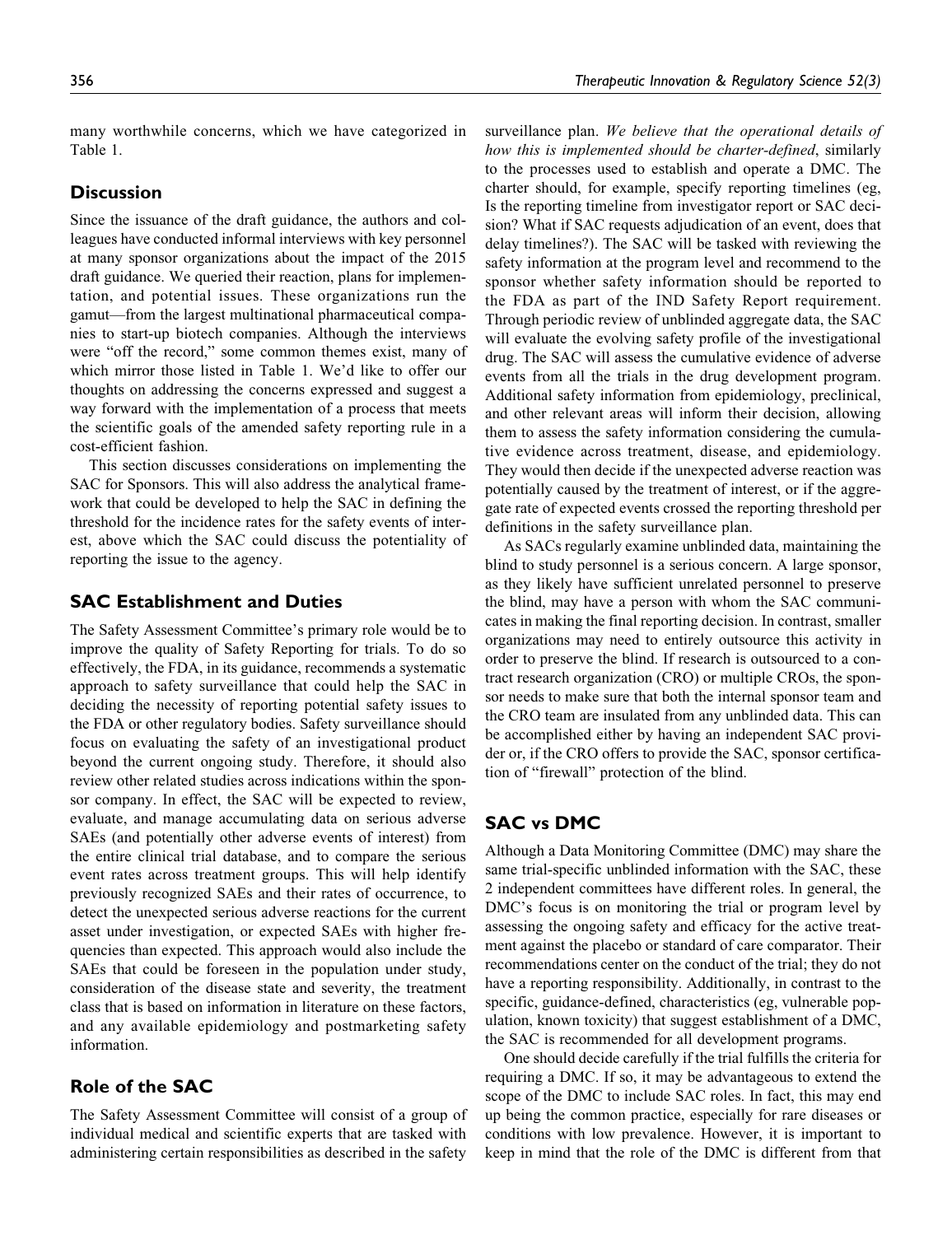| Analytical Issues                                                                                                                                                                                                                                                                                                                                                                                                                                                                                                                                                                                                                                                                                                                                                                                                                                                                                                                                                                                                                                                                                                                                                                                                                                                                                                                                                                                                                                                                                                                           | <b>SAC Structural Issues</b>                                                                                                                                                                                                                                                                                                                                                                                                                                                                                                                                                                                                                                                                                                                                                                                                                                                                                                                                                                                                                                                                                                                                                                                                                                                                                                                                                                                                                                                                                                                                                                                                                                                                                                                                                                                                                                                                                                                                                                         | Operational Issues                                                                                                                                                                                                                                                                                                                                                                                                                                                                                                                                                                                                                                                                                                                                                                                                                                                              |
|---------------------------------------------------------------------------------------------------------------------------------------------------------------------------------------------------------------------------------------------------------------------------------------------------------------------------------------------------------------------------------------------------------------------------------------------------------------------------------------------------------------------------------------------------------------------------------------------------------------------------------------------------------------------------------------------------------------------------------------------------------------------------------------------------------------------------------------------------------------------------------------------------------------------------------------------------------------------------------------------------------------------------------------------------------------------------------------------------------------------------------------------------------------------------------------------------------------------------------------------------------------------------------------------------------------------------------------------------------------------------------------------------------------------------------------------------------------------------------------------------------------------------------------------|------------------------------------------------------------------------------------------------------------------------------------------------------------------------------------------------------------------------------------------------------------------------------------------------------------------------------------------------------------------------------------------------------------------------------------------------------------------------------------------------------------------------------------------------------------------------------------------------------------------------------------------------------------------------------------------------------------------------------------------------------------------------------------------------------------------------------------------------------------------------------------------------------------------------------------------------------------------------------------------------------------------------------------------------------------------------------------------------------------------------------------------------------------------------------------------------------------------------------------------------------------------------------------------------------------------------------------------------------------------------------------------------------------------------------------------------------------------------------------------------------------------------------------------------------------------------------------------------------------------------------------------------------------------------------------------------------------------------------------------------------------------------------------------------------------------------------------------------------------------------------------------------------------------------------------------------------------------------------------------------------|---------------------------------------------------------------------------------------------------------------------------------------------------------------------------------------------------------------------------------------------------------------------------------------------------------------------------------------------------------------------------------------------------------------------------------------------------------------------------------------------------------------------------------------------------------------------------------------------------------------------------------------------------------------------------------------------------------------------------------------------------------------------------------------------------------------------------------------------------------------------------------|
| • Predicting rates of SAE occurrence and<br>data-pooling practices, including the<br>similarities among studies to be pooled,<br>may be challenged scientifically;<br>Statistical complexities in the pooled<br>$\bullet$<br>analysis remain w.r.t. interpretation and<br>challenges for meta-analysis<br>The rates may vary between<br>subgroups/patient populations<br>Applying aggregate analysis and review<br>$\bullet$<br>to research for products with multiple<br>INDs could be problematic<br>There is a need for stringent rules to<br>safeguard the negative consequence of<br>using data from various ongoing studies<br>in a program<br>To use all available data, internal and<br>external, for SAC to evaluate the safety<br>issues, may need warehousing of<br>external data so that these external<br>data could be combined with internal<br>data to assess SAE rates<br>The guidance focuses on event rate, but<br>if the event rates are not available for<br>some types of treatment, one could<br>consider target disease state rates or<br>study population anticipated SAEs for<br>cause<br>Trial size needs to be considered for<br>pooled analysis. Most of the SAEs come<br>from large outcome trials, and they can<br>influence decisions for small trials<br>Complexities and challenges for<br>aggregated analysis (different dose,<br>formulation, therapeutic area, patient<br>population, etc) need to be stated.<br>Guidance should specify conditions<br>where aggregate analysis should be<br>performed | If the sponsor's associates are also part<br>of SAC, then the "independence" could<br>be compromised, especially in smaller<br>institutions<br>Could SAC be formed within a CRO<br>supporting many trials for the sponsor,<br>the independence could be hard to<br>establish<br>Frequency of the SAC meeting may<br>need further clarification, and guidance<br>on when an ad hoc meeting is needed<br>For small and midsize companies or in<br>rare diseases, could a "consultant safety<br>expert" be recommended instead of<br>SAC?<br>Lack of number of experts on an SAC,<br>without conflict of interest of some<br>sort (because of their potential<br>involvement with sponsor or<br>competitor studies as key opinion<br>leaders), especially for rare diseases<br>Overlap of scope and responsibilities<br>between DMC and SAC; given DMC's<br>role, could the safety surveillance and<br>SAC come under DMC's purview<br>How binding is the SAC's<br>recommendation? If SAC's<br>recommendation about SUSAR is not<br>agreeable to the sponsor based on their<br>evidence internally, what would the<br>reconciliation process be?<br>Potential of unintended bias,<br>invalidation of statistical analysis plan,<br>conflict of interest, and compromise of<br>trial integrity through unblinding<br>• Acceptance of the notion of unblinding<br>the patient when he/she withdraws<br>from the study could also affect the<br>integrity of the study<br>Unblinding smaller studies could be<br>$\bullet$<br>compromised by sharing treatment<br>assignments for 1 or 2 patients.<br>• Clarity is needed for the scope of SAC<br>based on types of trials and<br>development program<br>Clarification of the 15-day time limit to<br>inform FDA is needed-the day the<br>sponsor knew about the SAE, or the<br>day SAC deliberated on the event and<br>sent their recommendation to the<br>sponsor<br>• For early new molecular entity (NME),<br>when the use of SAC for a trial could be | Significant operational challenges,<br>especially with resources, increase<br>timelines for setting up SACs and<br>funding, and for small and midsized<br>companies.<br>Warehousing of external data and the<br>setup where the internal trial data and<br>the external data need to be pooled<br>into a database for aggregate analysis<br>could be cumbersome to do.<br>• Concerns about redundancies of safety<br>reviews, with internal safety<br>management team as described by the<br>the CIOMS working group report<br>$(2005^7)$<br>Robust internal processes are<br>established in Big Pharma for safety<br>monitoring, and external DMC to<br>review safety. How does that change<br>with the addition of SAC?<br>Lack of harmonization with other<br>regulatory agencies on reporting SAEs<br>• Concern about the practicality of<br>unblinding on a periodic basis |

Abbreviations: CIOMS, The Council for International Organizations of Medical Sciences; CRO, contract research organization; DMC, data monitoring committee; IND, investigational new drug; SAC, Safety Assessment Committee; SAE, serious adverse event; SUSAR, serious unexpected suspected adverse reaction.

aggregate analysis

delayed until initiation of other trials, to make room for aggregate analysis, sponsors should have a process for reporting to IND safety report without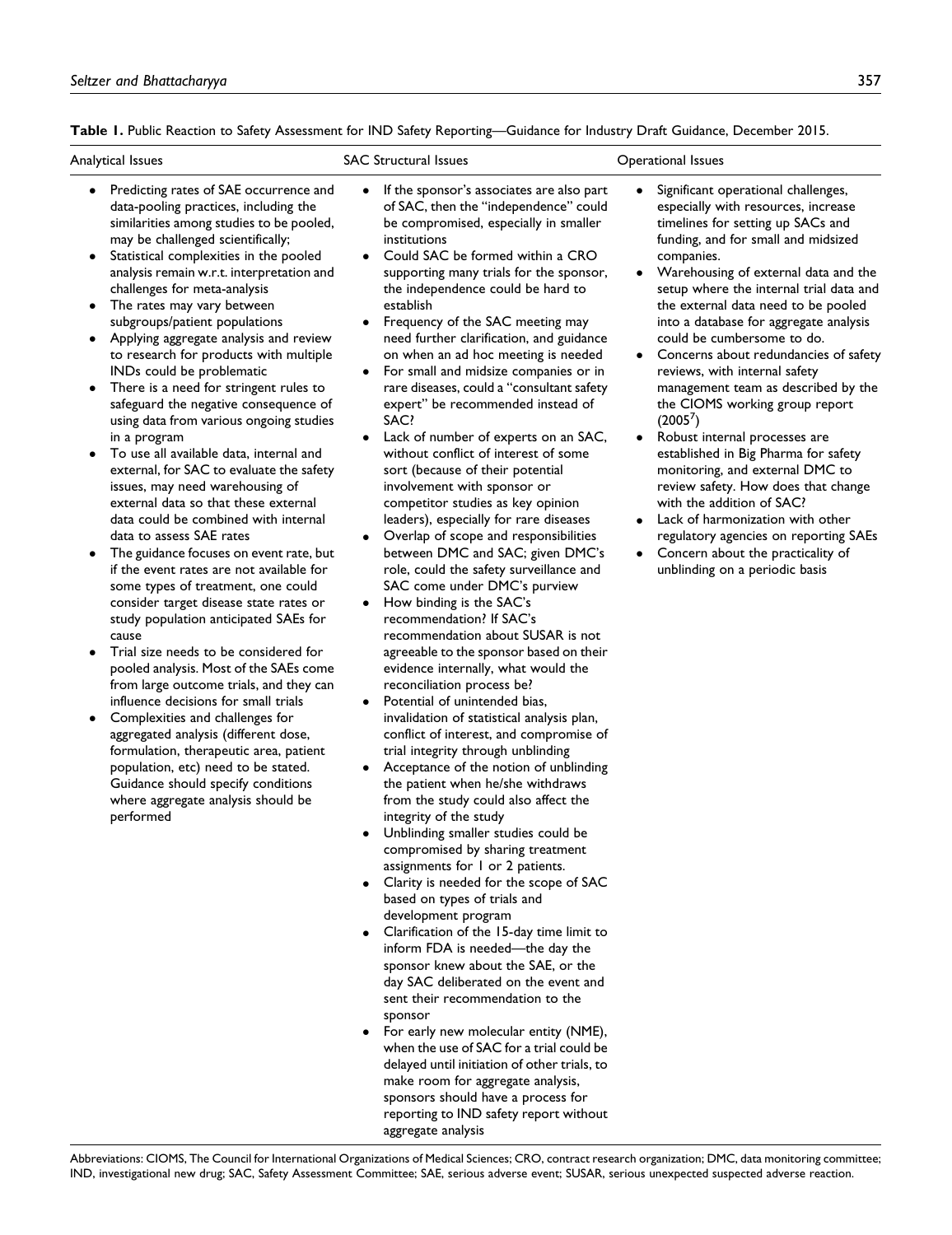of the SAC. Although both committees do look at aggregate data, there are important differences in the operations of SACs and DMCs that should be considered if a single DMC/SAC is created. From an operational level, the SAC may be required to have frequent evaluation of events, as opposed to the quarterly schedule favored by many DMCS. Additionally, rapid evaluation and decisions must be made by SAC members as opposed to a more deliberative approach often used in DMCs. Finally, SAC members will likely need additional training to understand the reporting requirements and their implications.

## Configuration of the SAC

Like many other scientific committees, the SAC would be formed from experts in multiple disciplines. It should include at least one physician with a strong familiarity and experience in the therapeutic area of investigational target, other clinicians with general or specific (eg, cardiology, hepatology, neurology, oncology) safety experience if relevant, and other ad hoc members as necessary (eg, from the disciplines of epidemiology, clinical pharmacology, toxicology, chemistry, biostatistics). As recommended by the FDA guidance, any sponsor personnel evaluating the postmarket safety of a marketed drug should also be included in the committee for a marketed drug under investigation. Active study personnel blinded in a development program should not be included in the SAC to avoid unintentional bias in the ongoing trial(s).

Possible models for SACs include the following: (1) SAC could be formed within a sponsor's organization, (2) SACs with both sponsor representations and substantial external experts, or (3) a fully independent external group with access to information on many investigational drugs across multiple sponsors. As sponsors may be the best source of expertise for the drug in early development, sponsor membership may be the best pathway for early-stage SACs. If this is the case, sponsor members may be replaced by external experts as development progresses. Similarly, as the safety profile of the compound emerges, the character of the SAC may change. It would be important to have some members who participate for the duration of the SAC to maintain historical knowledge of the compound. However, the construct should be flexible to allow different therapeutic or safety expertise as needs arise throughout the development program. Independent groups that organize and manage committees such as DMCs for sponsors might be a natural place to house the responsibilities of SACs in consultation with the sponsors. These groups, skilled at forming groups that provide independent expert opinion, could form an SAC with safety experts as needed for specific safety issues to evaluate and vote individually and collectively for a particular SUSAR to be reported to the agency. Upon SAC decision, the recommendation can be passed on to the sponsor, who has the ultimate responsibility to comply by the FDA Safety Reporting requirement.

## Operations of the SAC

Implementing an SAC should be efficiently accomplished. As far as meeting format, the draft guidance is silent. In fact, the cost of actual 'meetings' might be entirely avoided as current technology allows for an entirely virtual SAC, analogous to what we have seen in Clinical Endpoint Committees/Endpoint Adjudication Committees. In these situations, committee members are notified immediately when there is a new case, they sign onto a secure Internet site, review the information, and cast their vote. When the members cannot reach decision according to a charter-mandated voting majority, there is a brief teleconference to achieve consensus. In supporting SACs, efficiencies can be gained by establishing data standards (eg, CDISC) from early development. This would substantially reduce costs of repeated and integrated aggregate safety reporting.

A major concern is the lack of harmonization, especially with European safety reporting regulations, and we agree this need to be explicit. That said, we are aware of sponsors who have negotiated a protocol-defined SAC process for safety surveillance in global trials with European sites. Although this is anecdotal evidence, it does demonstrate that the European Medicines Agency is willing to incorporate an SAC process in at least some circumstances.

Although some have expressed the feeling that an SAC would be an additional financial burden, this may not be the case. In fact, it is possible that the savings from reporting may exceed the cost of an SAC. (For example, if the Jarow<sup>4</sup> paper estimates are realized, reporting may decrease as much as 85%.) In addition, the increased quality of SAC analysis may well deliver additional value.

### Analytics Issues

To facilitate the collection and perform the aggregate analysis of the safety across various evidence and data from a variety of information sources within and between trials, within the treatment classes, the patient population, and the disease states, a comprehensive analytical strategy will be necessary.

#### Establishing Expected Events and Incidence Rates

First and foremost, much of the scientific information about the potential safety issues and related events and their rates of occurrences in the appropriate population could be estimated from literature reviews and available safety databases. A systematic literature review should be initiated to consider available information on the disease, the treatment class the current investigational drug belongs to, and the disease population of interest. The systematic review across reported trials and epidemiology and registry studies should identify the following potential safety issues: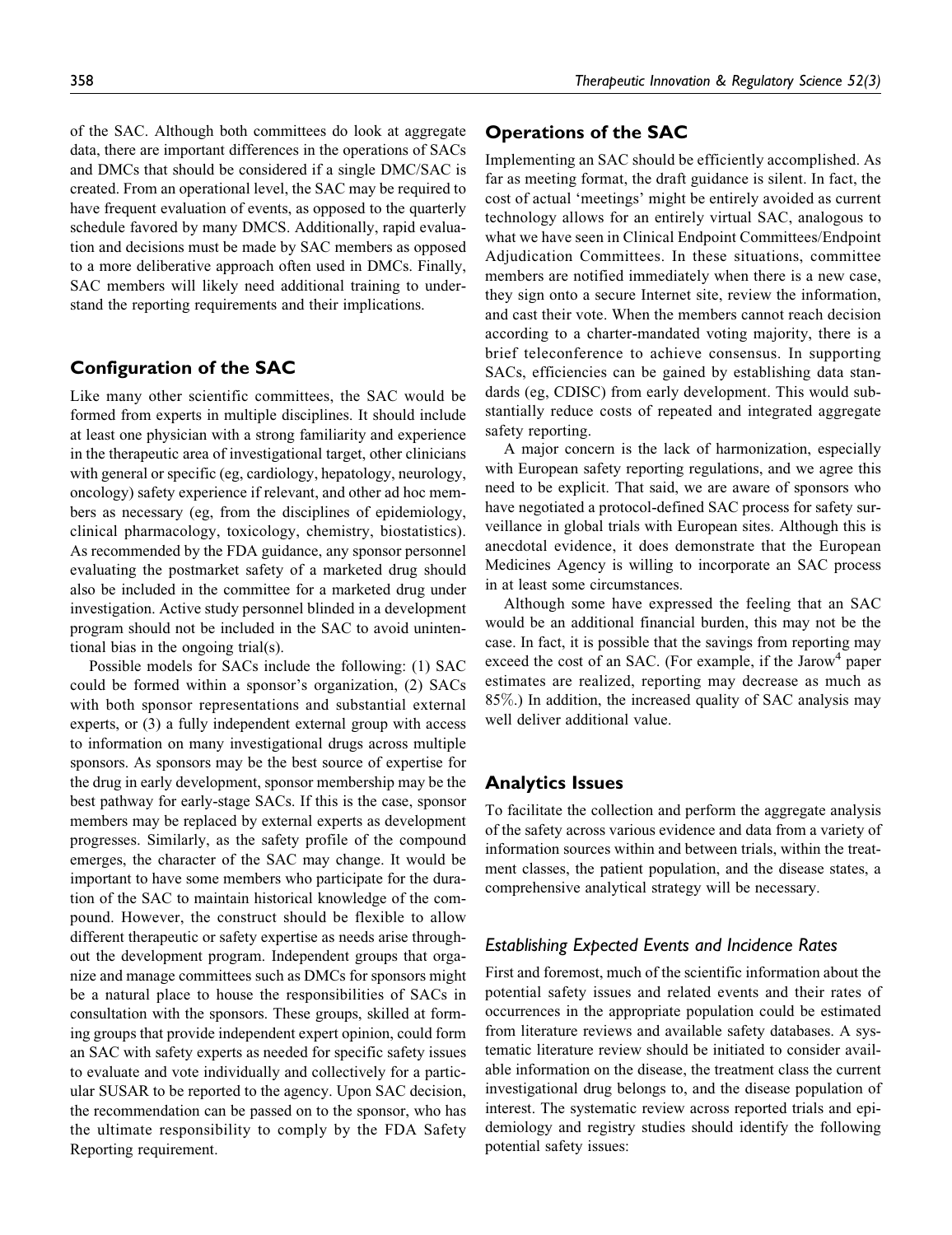- $\bullet$  Known consequences of the disease condition under investigation
- $\bullet$  Anticipated events common in the study population that are unlikely to be related to the underlying disease or the intended treatment
- $\bullet$  In addition to the systematic review, available registries and databases registering information on drug safety by the regulatory agencies and other for-profit organizations could be explored. A list of anticipated adverse events and their occurrence rates could also be obtained and/or maintained by the sponsor as part of their drug development plans.

All the information could be collated to develop a list of all possible known adverse events, serious adverse events due to the population in the study, the disease severity of the patients, and the treatment classes. In addition to the list, their expected rates based on literature and other sources could also be estimated against each of these events in the list.

Once the list of potential adverse events (common and rare) and their expected incidence rates (as estimated from literature or appropriate databases) are established, an analytical strategy could be developed in supporting the SAC with the quantitative assessment of the expected incidence ratio for these events of interest. Such an analytical strategy based on determining a "threshold" could be developed, with a rule that when the incidence rate for an adverse event exceeds the threshold, an SAC review could be automatically triggered. It is important to note that the incidence rates from studies of different durations vary; hence, exposure to drugs need to be accounted for. One way to address this is to consider incidence rates per thousand hours of exposure. This is quite standard in the drug safety domain and should be used instead of pure incidence rates unless the drug exposures and study durations within a drug development program of interest are similar.

## Methodologies for Evaluation of Adverse Event Thresholds

Simple statistical methods, that is, "probability of observing the adverse event" or a "risk of a particular adverse event to occur," as described by Duke and colleagues $8$  could be utilized to determine the expected number of cases in each of the control/placebo and treatment regimens, and determine if there is any evidence of seeing a higher incidence in the treatment group that could trigger a SAC review to determine the need for reporting to a regulatory agency. A decision rule of such procedures could be developed so that the SAC review could be triggered when the probability of such incidence or the risk of such an adverse event exceeds a predefined threshold.

For some adverse events, the "probability of observing the adverse event" could be calculated using the binomial probability of observing the observed number of events or more to occur. Depending on the risk tolerance, decided a priori, of observing these events, the SAC could judge its relevance and recommend appropriate actions to the sponsor.

The risk-based method uses the incidence rates (IR) from the whole trial and calculates the 95% 2-sided confidence interval (CI) around the baseline IR. The incidence rate could be calculated based on the exact Poisson distribution of events, but in rare events, a binomial distribution could be utilized as an approximation. If the observed IR in the treatment group exceeds the upper 95% confidence limit of the baseline IR, there is sufficient evidence of the treatment group IR to likely be different from the control or baseline. The upper CI would then be considered the threshold above which the SAC will review from the medical perspective and decide on the reporting of the SUSARs.

For background incidence rates available from historical or epidemiological data, an additional analytical methodology could be to employ a Tolerance Interval approach<sup>9-12,14</sup> of the incidence rates (per thousand hours of exposure) of adverse event rates so that the upper tolerance limit could be considered as the upper bound of the expected incidence rates below which these events will be considered "expected within the tolerable limit." If the incidence rates in the aggregated analysis at a program level are found to be higher than the upper tolerance bound for the particular (serious) adverse event, this should be noted and shared with the SAC evaluating the safety of the patients. In this situation, the upper tolerance limit will be the "threshold" that triggers the events to be sent to the SAC for further evaluation for its reporting to the regulatory agencies. These could be further explored from a methodological aspect in the future. Bayesian analysis $13,14$  could also be used to estimate the posterior probability of the incidence rate, assuming an appropriate prior distribution of the incidence rate based on a Poisson (or Binomial) distribution of the event of interest. With this posterior probability of the rate, the expected number of events of interest could be estimated for a particular trial, or in aggregate for a program. If the observed rate in the current program is higher than the expected rate, as estimated by the posterior distribution, there will be sufficient reason for the SAC to weigh in and explore the plausibility of the treatment being the cause of the increased prevalence in the treatment group.

In addition, disproportionality analysis<sup>15</sup> may be used to analyze the FDA's Adverse Events Reporting system  $(FAERS<sup>16</sup> database)$ , in assessing the background rate for the ADRs, if such scope is defined in the SAC charter. Similar databases available using real-world postmarketing safety databases could also be used to ascertain these background rates for the populations and/or the disease areas and the treatment classes. EudraVigilance<sup>17</sup> from EMA, IMEDS<sup>18</sup> database modeled after FDA's Sentinel initiative, and other databases could be a great resource for exploring background safety information that could be incorporated into the aggregate analysis for the SAC.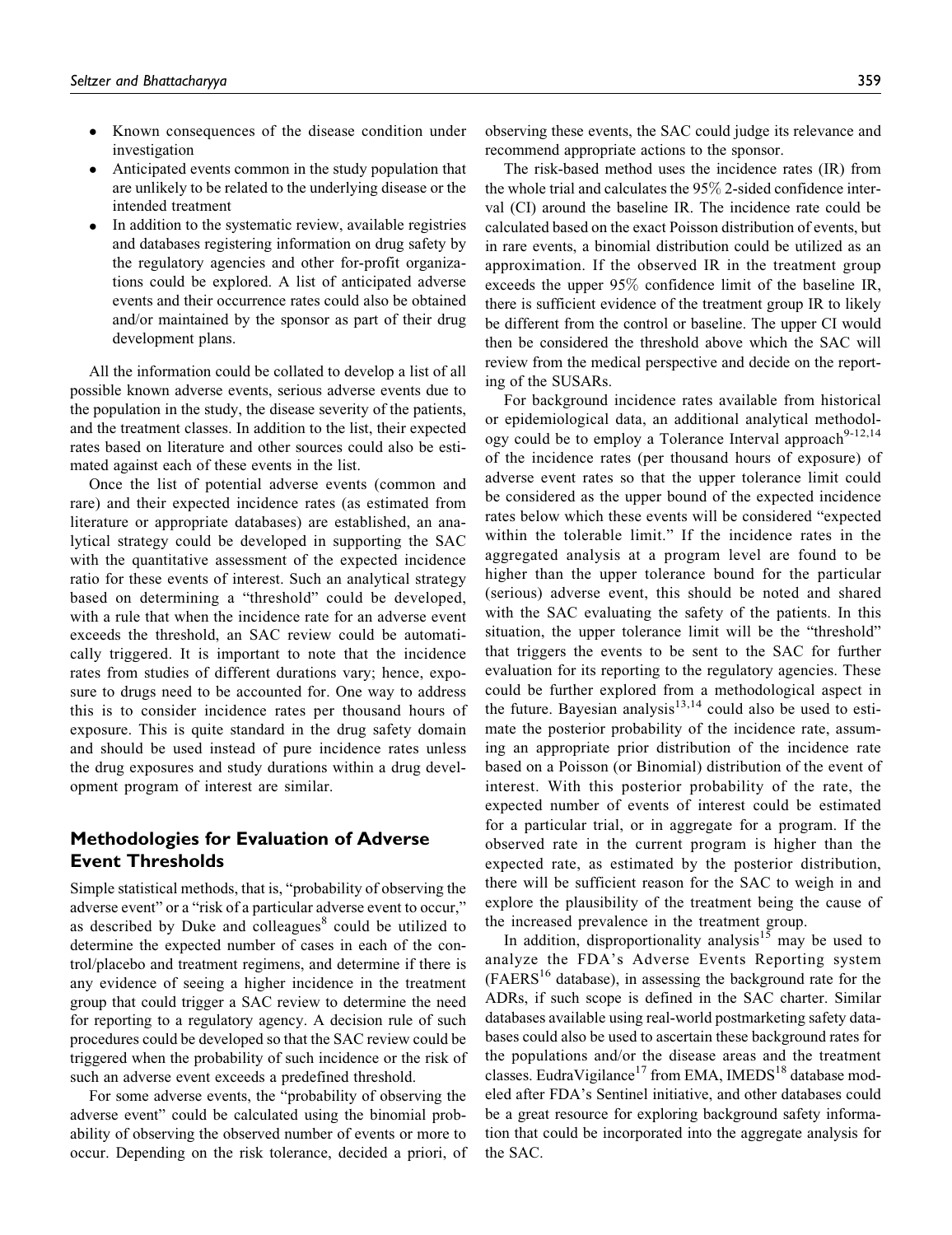#### Next Steps and Potential Implementation Strategies

Additional methodological research could be undertaken based on the approaches discussed above to help the SAC with a scientifically objective way to incorporate the available research and evidence through the literature, registries, and past studies, so that the SAC can medically assess the significance of the finding and the possible cause of the safety events. New methodological approaches could also be undertaken depending on the need of the SAC, the specific situation, and the appropriate questions related to the adverse events that the SAC would like to assess.

In a well-defined disease area with many treatment options available, it is possible to generate an extensive list of expected AEs and SAEs along with these threshold a priori appended to the list. This could help the SAC to review these listed adverse event rates during their regular meetings and provide guidance, based on their medical expertise, to the sponsor about any potential SUSARs. This master list will also be used by the SAC to rule out reporting an SAE if the AE of interest had been observed in aggregate for the program within the expected ranges of their incidence rate.

The AEs and SAEs not in the previously mentioned list will be considered "unexpected" by definition, and hence there is a significant chance of these being reported if the causality to treatment is suspected or considered plausible. It will be the SAC's role to evaluate the occurrence of such unexpected SAEs in the program and explore the plausible causalities of such cases and their consistent occurrences across the studies, based on medical judgment.

In summary, analytical tools could be used to help an SAC trigger further scientific evaluation of AEs and SAEs for reporting to the regulatory agency. It is the SAC—with the medical knowhow of the members and their thorough discussions of scientific rationale—that will be able to identify whether or not the investigational drug will be suspected as a plausible cause of a particular unexpected serious adverse event that warrants reporting to the agency. In addition to the medical and clinical aspects of evaluating safety at the program level, there will be a great opportunity for biostatisticians to develop and implement such an analytical framework for analyzing aggregated safety data, incorporating evidence from ongoing and completed clinical trials from the sponsors, trials in the same disease area and/or treatment classes including competitor drugs, and epidemiology studies.

## **Conclusions**

The December 2015 Safety Assessment for IND Safety Reporting–Guidance for Industry makes a significant step forward by describing a process whereby the goals of the amended 21 CFR 312 safety reporting rule may well be realized. That said, there remains a considerable amount of work to be done prior to its widespread implementation. (Eg, the American Statistical Association's Biopharmaceutical Section are currently working on a consensus approach in evaluating the scope, suggested procedures, and guidance for implementing the draft FDA guidelines of 2015.) Given the feedback received by the authors as well as the public statements from other concerned stakeholders, we believe that the next draft of this guidance might benefit from addressing the following concerns:

- 1. Harmonization with global standards
- 2. Increased specificity with respect to analytical aspects of safety analysis of aggregate data
- 3. Clarification of which types of trials may not require SACs

We suggest that, in general, any rewrite of the guidance should allow for more flexibility in evaluating the safety given the preexisting internal safety monitoring processes, the quality of "baseline" data, and the availability of expertise. For instance, will it be reasonable to have a safety surveillance plan where an SAC is optional if the sponsor determines IND safety reports require significant analytics best handled by a team of experts? Should the DMC and SAC have clearly differentiated roles, scope, and responsibilities, or should they be combined with one revised role, scope, and responsibilities? Are there certain types of analysis done routinely in blinded fashion, and only under certain conditions, unblinded?

We agree with other stakeholders that the FDA should host a public meeting to discuss these issues further before implementing a revised recommendation on SACs. Since SACs are essentially a "noncompetitive" arena, we would suggested initiation of a 1-year pilot implementation with a formalized feedback process. The information gained from the pilot phase could inform finalization of the guidance. Finally, once the guidance is completed, it would be prudent to directly link it with the 2012 guidance "Safety Reporting Requirements for INDs and BA/BE Studies" and have one overall document for stakeholders.

Practically speaking, of course, no matter how thorough, no guidance can address every possible situation. Therefore, to ultimately meet the goal of rationalizing safety reporting, the clinical development and safety community have the responsibility to experiment and communicate best practices.

#### Acknowledgments

The authors thank Nina Heller and Zoe King for their review.

#### Declaration of Conflicting Interests

The authors are employees of ACI Clinical.

#### Funding

No financial support of the research, authorship, and/or publication of this article was declared.

#### **Notes**

1. Archdeacon P, Grandinetti C, Vega JM, Balderson D, Kramer JM. Optimizing expedited safety reporting for drugs and